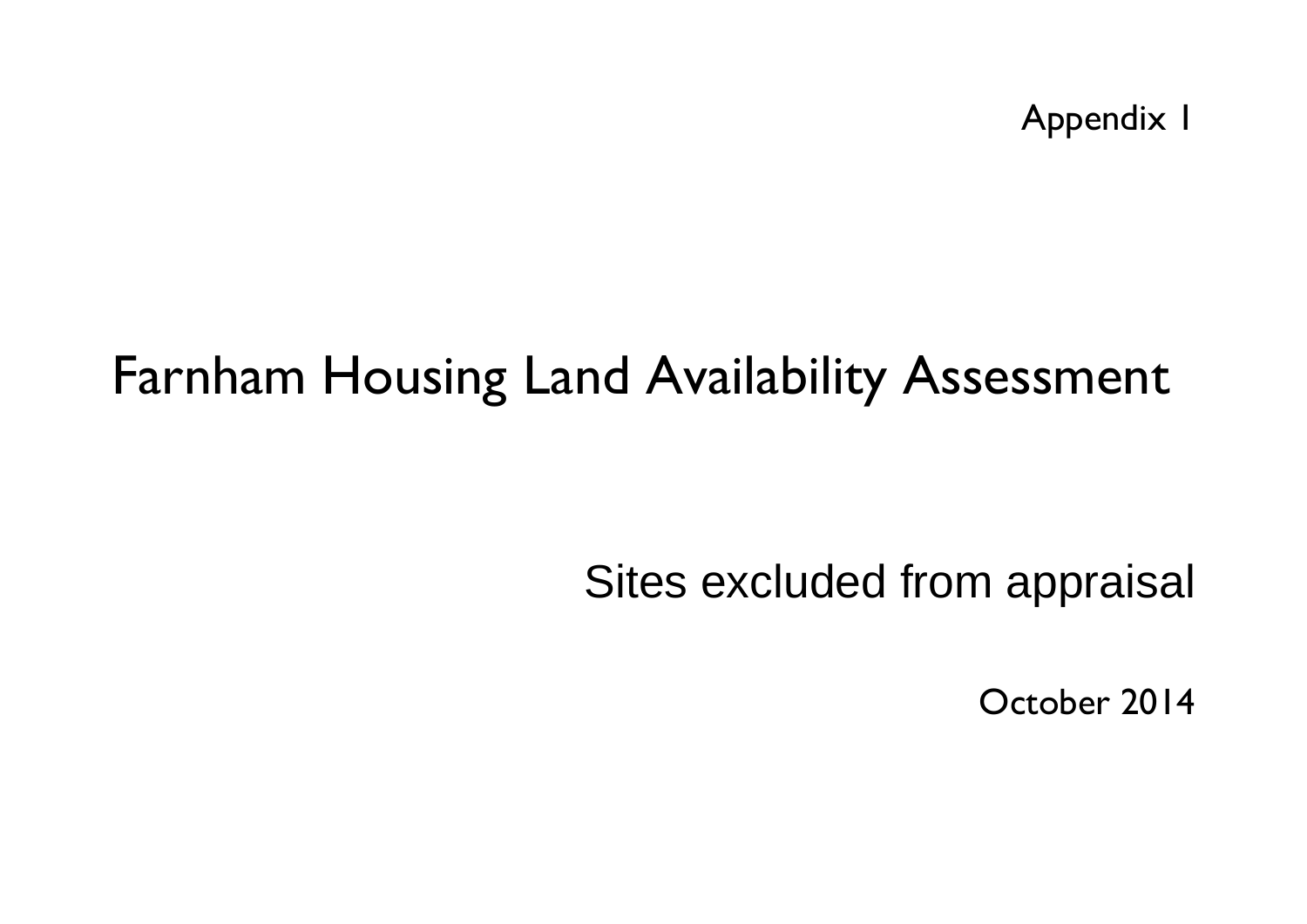| <b>WBC Ref.</b>  | <b>Site Location</b>                                      | <b>Reason for Rejection</b>                                |
|------------------|-----------------------------------------------------------|------------------------------------------------------------|
| $\overline{33}$  | <b>Badshot Lea Service Station</b>                        | Less than 0.2Ha                                            |
| 137              | Bourne Mill, Guildford Road                               | Site now has planning consent                              |
| 153              | Land at Clumps End, Clumps Road                           | <b>Green Belt</b>                                          |
| $\overline{165}$ | Land at 2 Lavender Lane, Rowledge                         | Less than 0.2Ha                                            |
| 190              | 54/55 Southern Way, Farnham                               | Less than 0.2Ha                                            |
| $\overline{264}$ | Victoria House, South Street                              | Less than 0.2Ha                                            |
| 281              | 25 - 27 Hurlands Close Farnham Land                       | Less than 0.2Ha                                            |
| $\overline{284}$ | Former Toyota Garage, 44 Frensham Road                    | Site now developed                                         |
| 285              | Part of car park area of The Bush Hotel, The Borough      | Less than 0.2Ha                                            |
| $\overline{327}$ | Land adjacent to 73 Middlefield                           | Less than 0.2Ha                                            |
| 331              | Preymead Farm, Badshot Lea                                | Flood zone 3                                               |
| 345              | Land at Stockwood Way, Hale (Parcel A)                    | Site now developed                                         |
| 415              | The Bishops Table Hotel, West Street Farnham              | Planning permission now granted                            |
| 436              | Land at Preymead Farm Industrial Estate, Badshot Lea Road | Flood zone 3                                               |
| 439              | Land south of Wendy's Wood, Tilford Road, Lower Bourne    | Within designated Green Belt                               |
| $\overline{441}$ | Land at Folly Hill, Upper Hale                            | Within 400m Thames Basin Heath SPA                         |
| 477              | Hop Cottage, Guildford Road, Runfold                      | Less than 0.2Ha                                            |
| 479              | SSE Old Frensham Road, Farnham                            | Within designated Green Belt                               |
| 484              | Farnham Police Station, Long Bridge                       | Planning permission granted and development likely in 2014 |
| 498              | Weydon Works, Weydon Lane                                 | Less than 0.2Ha                                            |
| 568              | Land at Redhill House, Tilford Road                       | Site now developed                                         |
| $\overline{578}$ | Former Clenmay Heating, Runfold St. George Farnham        | Less than 0.2Ha - also planning permission now granted     |
| 671              | Land rear of 12 Heathyfields Road, Farnham                | Within 400m Thames Basin Heath SPA                         |
| $\overline{720}$ | Land south of Quernsmuir, Sands Road                      | Within designated Green Belt                               |